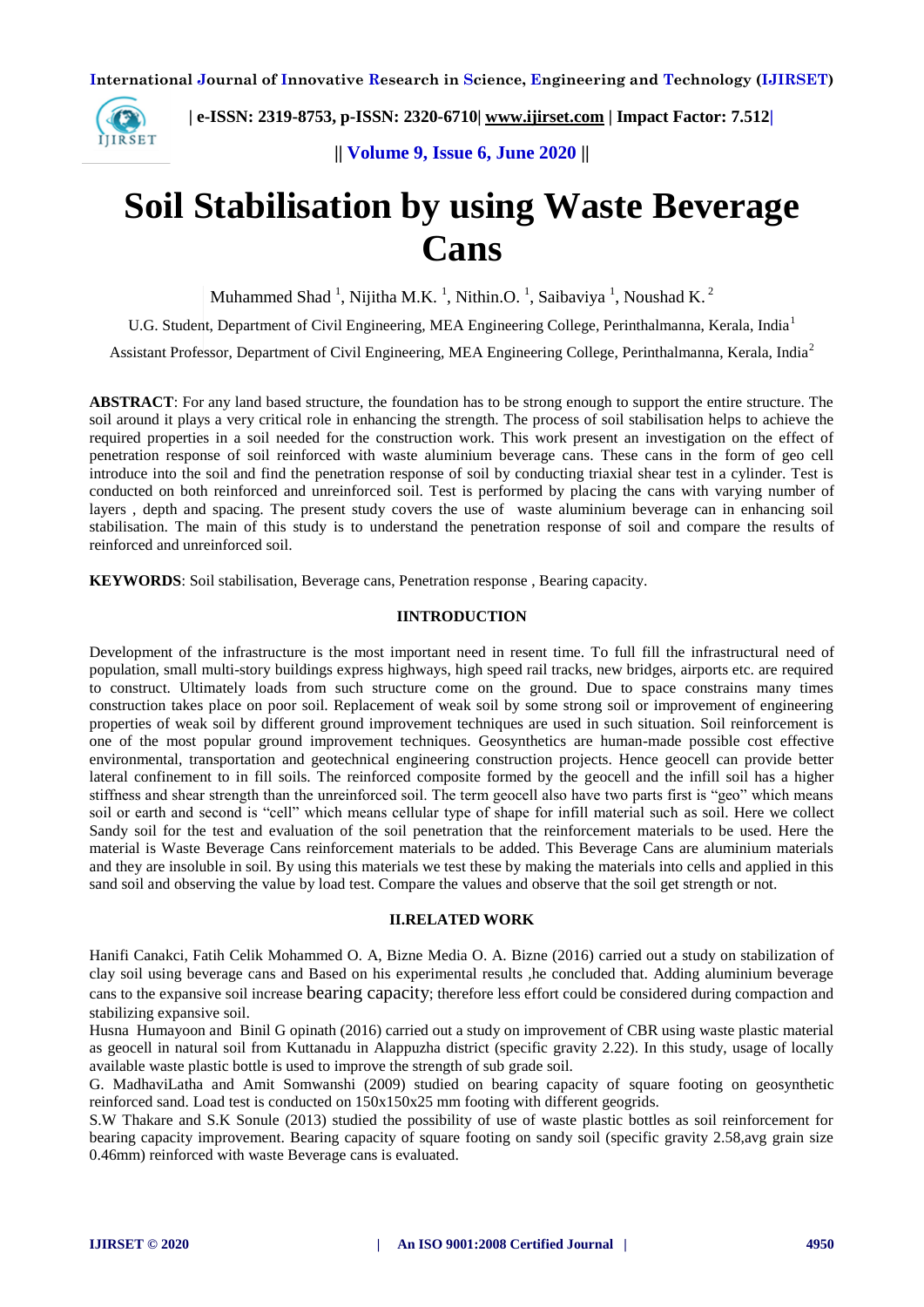

# **| e-ISSN: 2319-8753, p-ISSN: 2320-6710| [www.ijirset.com](http://www.ijirset.com/) | Impact Factor: 7.512|**

# **|| Volume 9, Issue 6, June 2020 ||**

## III.**METHODOLOGY**

The materials used in carrying out this study were sand and waste beverage can cell. The properties of sand is shown in Table 1.Experimental penetration test would be conducted in a cylindrical tank of size 32cm height and 28cm diameter. The sand bed would be prepared in 6 layers of 50 mm thickness. Each layer was compacted to achieve the desired relative density of 1.5g/cc. Load is applied with strain rate of 6mm/min. Beverage cans are placed in required depth and spacing. Table 2 shows the test configuration.

#### **Table 1: Properties of sand**

| <b>FINENESS MODULUS</b>         | 5.25 |
|---------------------------------|------|
| EFFECTIVE SIZE, D <sub>10</sub> | 0.35 |
| <b>UNIFORMITY</b>               |      |
| COEFFICIENT, CU                 |      |
| <b>COEFFICIENT OF</b>           | 1.8  |
| CURVATURE, CC                   |      |
| <b>SPECIFIC GRAVITY</b>         | 2.7  |

| Table 2: Test configuration |                                       |                                    |  |  |
|-----------------------------|---------------------------------------|------------------------------------|--|--|
| <b>NO OF LAYERS</b>         | <b>DEPTH OF FIRST</b><br><b>LAYER</b> | <b>SPACING OF</b><br><b>LAYERS</b> |  |  |
|                             | 1D,2D,3D                              |                                    |  |  |
| $\mathfrak{D}$              | 1D                                    | 1D,2D                              |  |  |
|                             | 2D                                    | 1D,2D                              |  |  |
| 3                           | 1 <sub>D</sub>                        | 1D,2D                              |  |  |
|                             | 2D                                    | 1D,2D                              |  |  |





**Fig.1 Preparation of test bed Fig 2. Making of reinforcement location** 



**Fig.3 Placing of beverage can cell**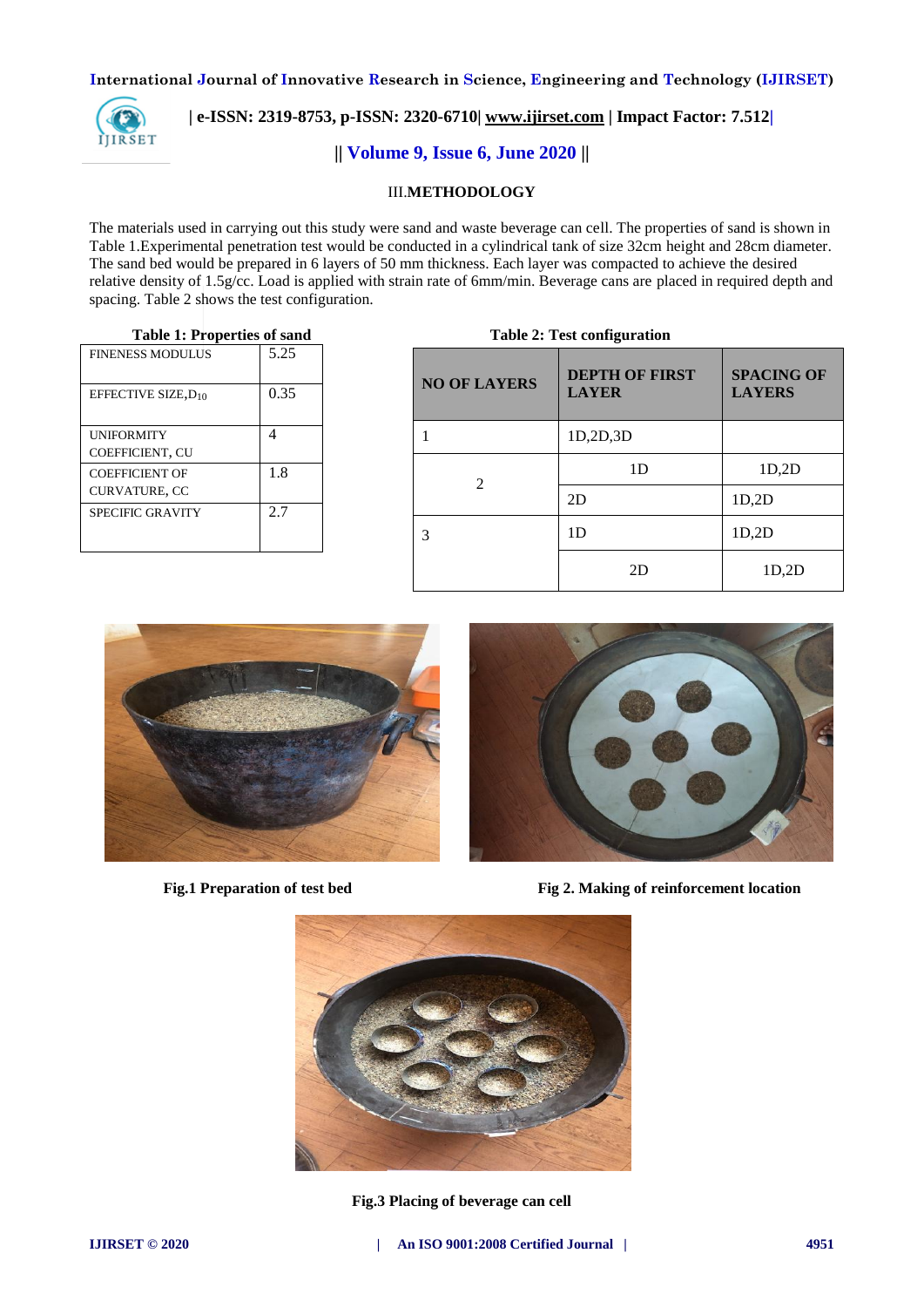

# **| e-ISSN: 2319-8753, p-ISSN: 2320-6710| [www.ijirset.com](http://www.ijirset.com/) | Impact Factor: 7.512|**

# **|| Volume 9, Issue 6, June 2020 ||**

## **IV.EXPERIMENTAL RESULT**

## **1. Penetration test on unreinforced sand**

Load test is conducted on unreinforced sand. The load-settlement curve is shown in figure 4.



**Fig.4 Load-Penetration curve for unreinforced sand**

## **2. Penetration test on reinforced sand**

## 2.1 Single layer

 **A** series of load test conducted on sand reinforced with single layer of reinforcement at different depth. Figure 6 shows settlement response of sand reinforced at 1D, 2D and 3D depth using beverage can cells. Table 3 shows the maximum load carrying capacity of reinforced sand in single layer.



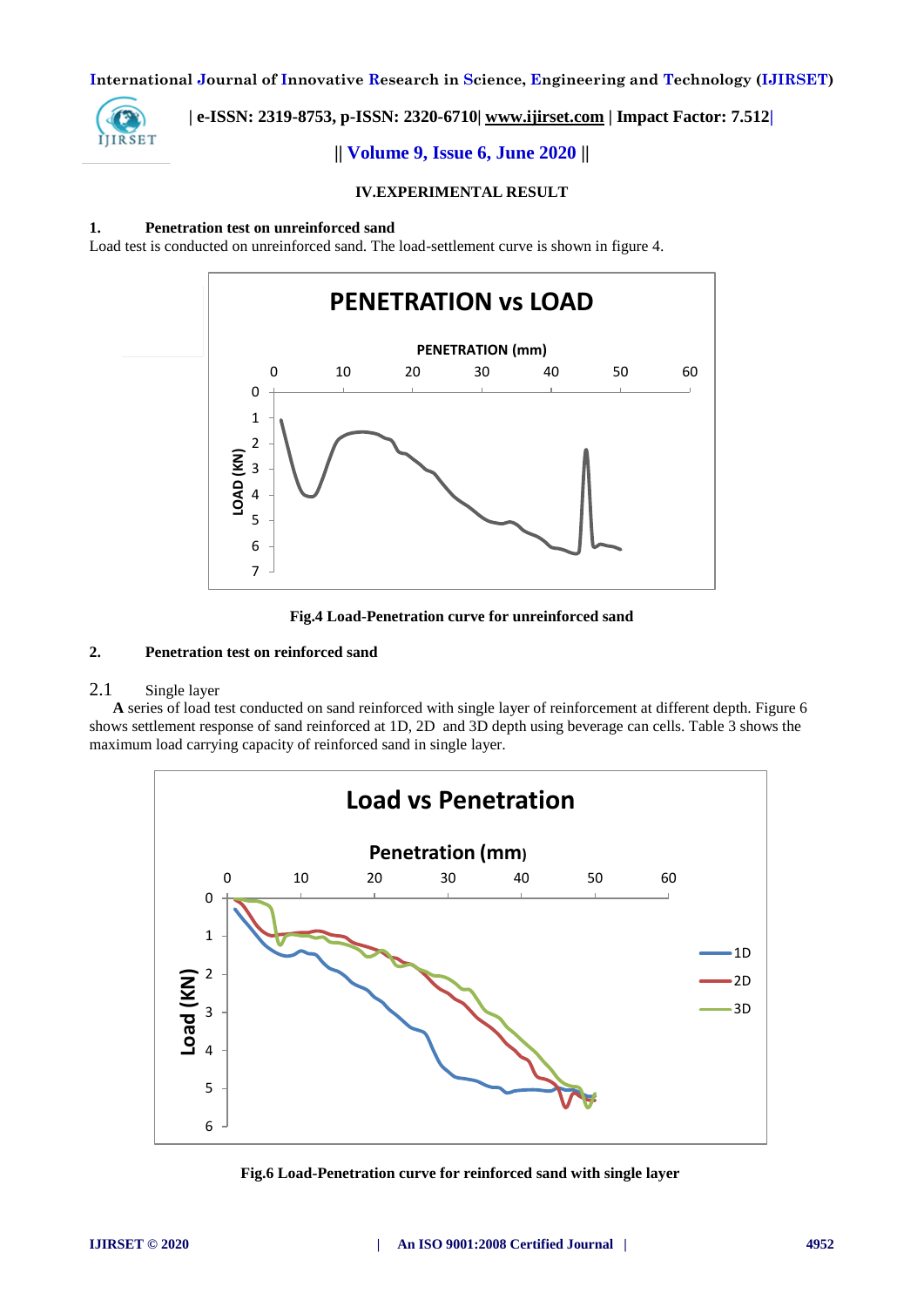

# **| e-ISSN: 2319-8753, p-ISSN: 2320-6710| [www.ijirset.com](http://www.ijirset.com/) | Impact Factor: 7.512|**

# **|| Volume 9, Issue 6, June 2020 ||**

| <b>DEPTH</b> | Max LOAD(KN)<br>FOR 50mm<br><b>PENETRATION</b> |
|--------------|------------------------------------------------|
| 1D           | 5.3286                                         |
| 2D           | 5.23072                                        |
| 3D           | 5.1253                                         |

## **Table 3: Maximum load carrying capacity of single layer**

### 2.2 Double layer

Penetration tests were conducted on sand reinforced with double layer of Beverage can cell. The depth and spacing was varied and the reinforcing effect is studied. Figure 7 shows the Penetration VS Load curve for double layer of reinforcement. Table 4 shows the maximum load capacity values of sand reinforced with double layer of beverage can cells.



**Fig 7. Load vs Penetration curve for reinforced sand with double layer**

| <b>DEPTH</b>   |    | <b>Max LOAD</b> |
|----------------|----|-----------------|
| 1 <sub>D</sub> | 1D | 3.638           |
|                | 2D | 3.7557          |
| 2D             | 1D | 2.9211          |
|                | 2D | 3.476           |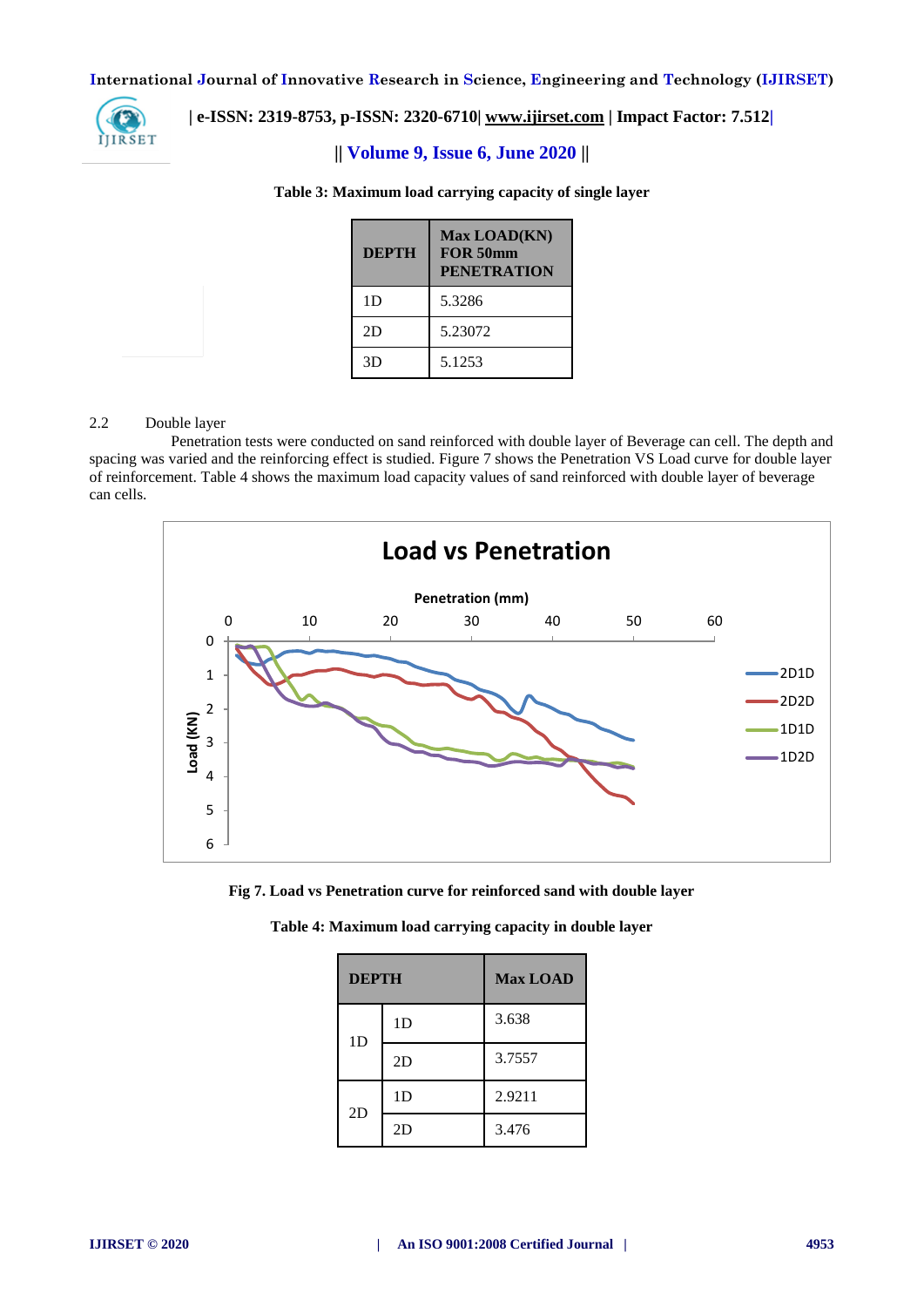

 **| e-ISSN: 2319-8753, p-ISSN: 2320-6710| [www.ijirset.com](http://www.ijirset.com/) | Impact Factor: 7.512|**

## **|| Volume 9, Issue 6, June 2020 ||**

## 2.3 Triple layer

 Penetration tests were conducted on sand reinforced with tripe layer of Beverage can cell. The depth and spacing was varied and the reinforcing effect is studied. Figure 8 shows the Penetration VS Load curve for triple layer of reinforcement. Table 5 shows the maximum load capacity values of sand reinforced with triple layer of beverage can cells.



**Fig 8 Load-Penetration curve of reinforced sand with triple layer**

| <b>DEPTH</b>   |                | <b>Max LOAD</b> |        |
|----------------|----------------|-----------------|--------|
| 1 <sub>D</sub> | 1 <sub>D</sub> | 1D              | 2.9104 |
|                | 2D             | 2D              | 5.924  |
| 2D             | 1 <sub>D</sub> | 1 <sub>D</sub>  | 5.8636 |
|                | 2D             | 2D              | 5.671  |

**Table 5:Maximum load carrying capacity in triple layer**

#### **3. Penetration ratio**

Penetration ratio (PR) is the ratio of load of reinforced soil to that of the unreinforced soil the same settlement.

#### *3.1* Effect of depth of placement

A series of Penetration test were conducted to study the effect of depth of single reinforcement. Beverage can cell were placed at 1D, 2D, 3D depth. The Penetration ratio (PR) for single layer is shown in Table 6. The variation of PR is shown in figure 9.

| $\frac{1}{2}$ and $\frac{1}{2}$ and $\frac{1}{2}$ and $\frac{1}{2}$ and $\frac{1}{2}$ |          |  |  |  |
|---------------------------------------------------------------------------------------|----------|--|--|--|
| <b>DEPTH</b>                                                                          | $PR(\%)$ |  |  |  |
| 1 <sub>D</sub>                                                                        | 90.23    |  |  |  |
| 2D                                                                                    | 45.96    |  |  |  |
| 3D                                                                                    | 45.96    |  |  |  |

| Table 6: PR value for single layer |  |  |  |  |  |
|------------------------------------|--|--|--|--|--|
|------------------------------------|--|--|--|--|--|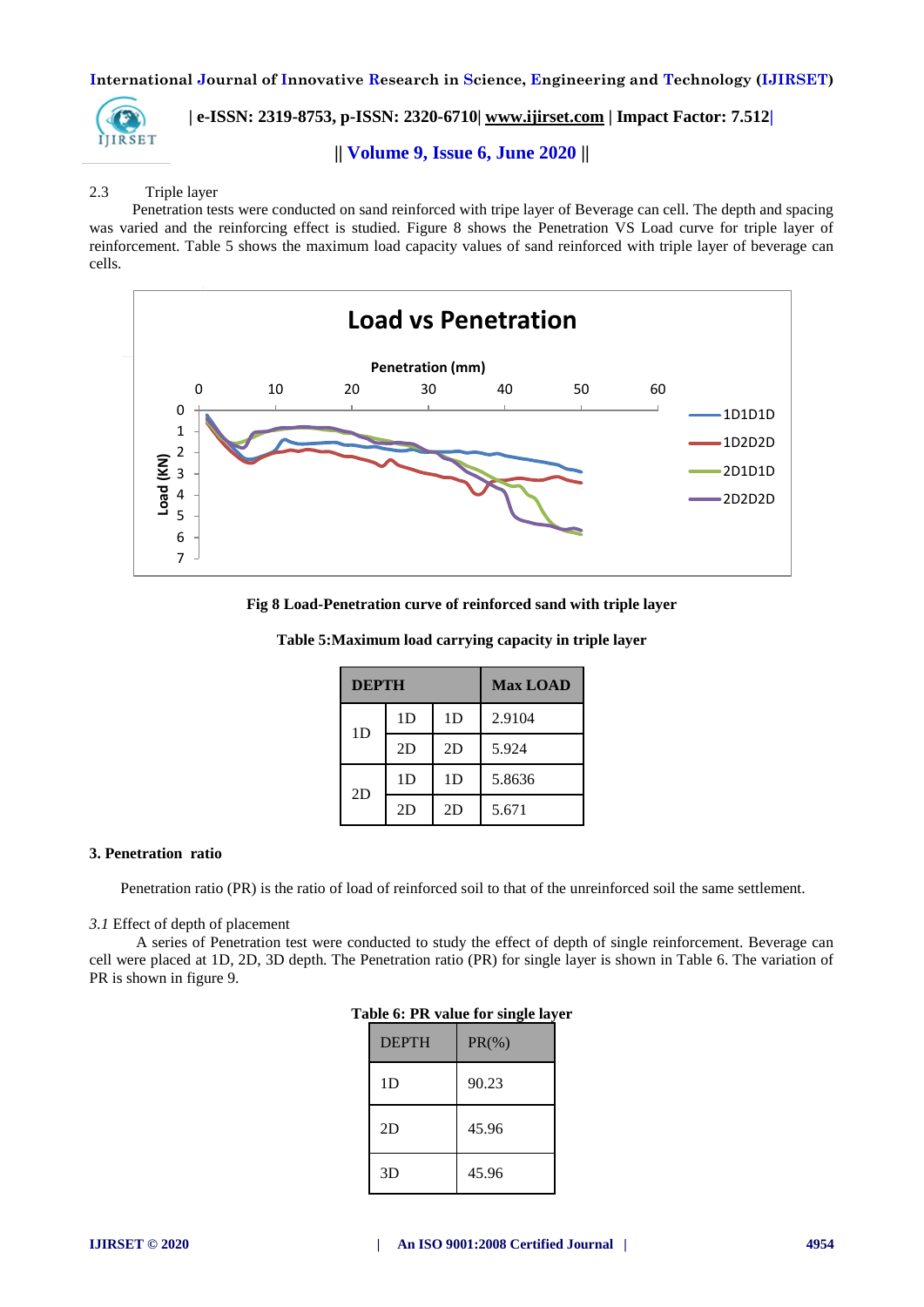

 **| e-ISSN: 2319-8753, p-ISSN: 2320-6710| [www.ijirset.com](http://www.ijirset.com/) | Impact Factor: 7.512|**

**|| Volume 9, Issue 6, June 2020 ||** 



**Fig 9 PR-Depth curve for single layer**

## 3.2 Effect of spacing of layers

 A series of Penetration test were conducted on sand reinforced with beverage can cell at constant depth and different spacing. Effect of spacing is studied on sand reinforced with two layer and three layer. It is observed that the magnitude of load varies with spacing. For each depth the peak bearing capacity is observed for 2D spacing. It is also observed that the settlement varies with spacing. Fig 10 and 6.11 shows the effect of spacing on PR for double and triple layer of reinforced beverage can cell respectively. Table 7 and table 8 shows the PR and maximum load variations of two layer and three layer with spacing respectively.

| <b>DEPTH</b>   | <b>SPACING</b> | <b>PR</b>      |       |
|----------------|----------------|----------------|-------|
| 1 <sub>D</sub> | 1 <sub>D</sub> | 1 <sub>D</sub> | 49.08 |
|                | 2D             | 2D             | 61.85 |
| 2D             | 1 <sub>D</sub> | 1 <sub>D</sub> | 38.87 |
|                | 2D             | 2D             | 41.71 |

| Table 7: PR values of double layer | Table 8: PR values of triple layer |
|------------------------------------|------------------------------------|
|                                    |                                    |

|  | Table 8: PR values of triple layer |  |  |
|--|------------------------------------|--|--|
|  |                                    |  |  |

| <b>DEPTH</b>   | <b>SPACING</b> | PR(%) |
|----------------|----------------|-------|
| 1 <sub>D</sub> | 1 <sub>D</sub> | 83.7  |
|                | 2D             | 89    |
| 2D             | 1 <sub>D</sub> | 23.55 |
|                | 2D             | 33.76 |